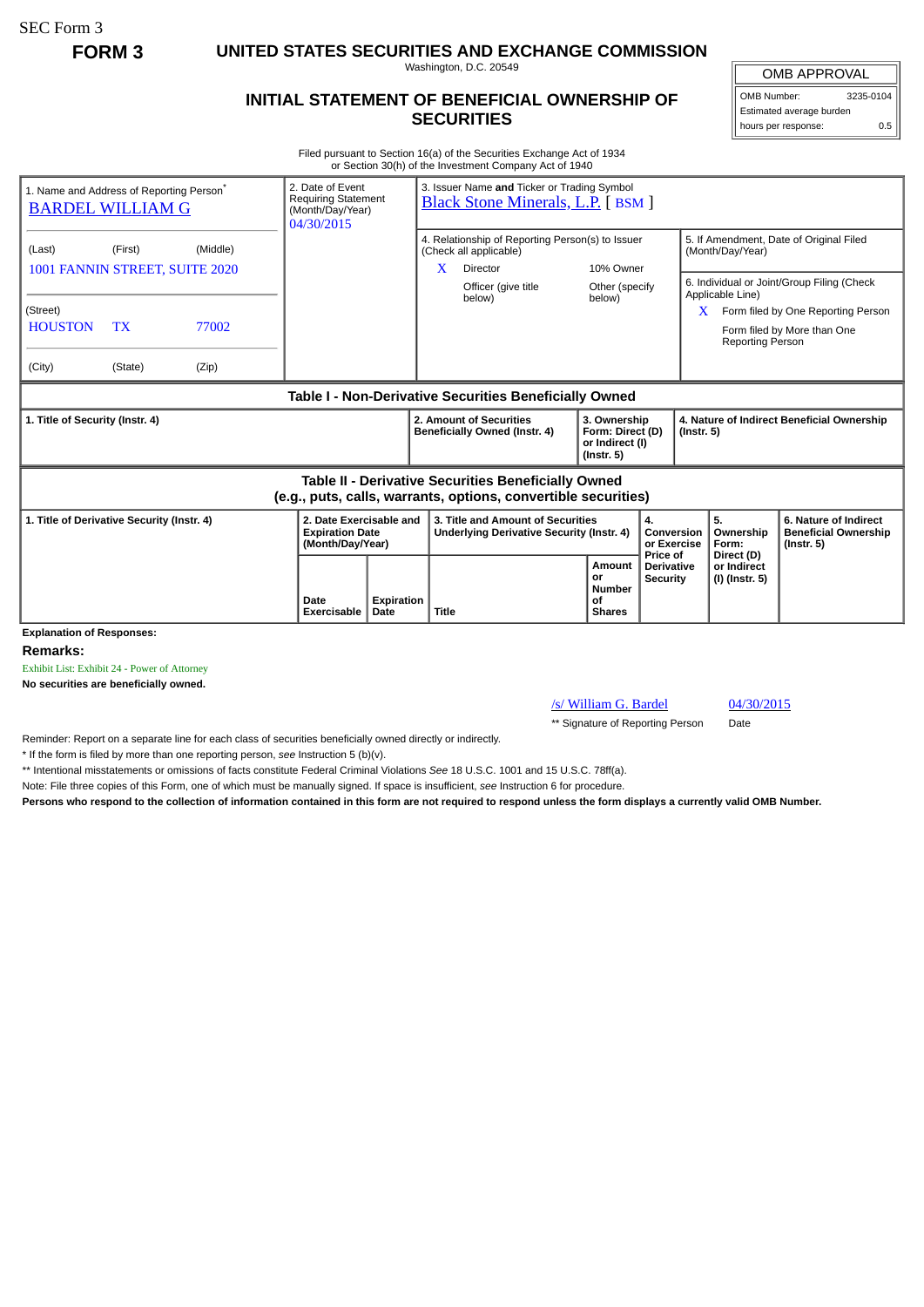## POWER OF ATTORNEY FOR EXECUTING FORMS 3, 4 AND 5

Know all by these present, that the undersigned hereby constitutes and appoints each of Thomas L. Carter, Jr., Marc Carroll, and Steve Putman, individually, the undersigned's true and lawful attorney-in-fact, with respect to the undersigned's beneficial ownership of securities of Black Stone Minerals, L.P., to:

- (1) execute for and on behalf of the undersigned Forms 3, 4 and 5 (including amendments thereto) in accordance with Section  $16(a)$  of the Securities Exchange Act of 1934 and the rules thereunder;
- (2) do and perform any and all acts for and on behalf of the undersigned that may be necessary or desirable to complete and execute any such Form 3, 4 or 5, complete and execute any amendment or amendments thereto, file such Form with the United States Securities and Exchange Commission and any stock exchange or similar authority, and provide a copy as required by law or advisable to such persons as the attorney-in-fact deems appropriate; and
- (3) take any other action of any type whatsoever in connection with the foregoing that, in the opinion of the attorney-in-fact, may be of benefit to, in the best interest of, or legally required of the undersigned, it being understood that the documents executed by the attorney-in-fact on behalf of the undersigned pursuant to this Power of Attorney shall be in such form and shall contain such terms and conditions as the attorney-in-fact may approve in the attorney-in-fact's discretion.

The undersigned hereby grants to each such attorney-in-fact full power and authority to do and perform any and every act and thing whatsoever requisite, necessary or proper to be done in the exercise of any of the rights and powers herein granted, as fully to all intents and purposes as the undersigned might or could do if personally present, with full power of substitution or revocation, hereby ratifying and confirming all that the attorney-in-fact, or the attorney-in-fact's substitute or substitutes, shall lawfully do or cause to be done by virtue of this power of attorney and the rights and powers herein granted. The undersigned acknowledges that the foregoing attorneys-in-fact, and their substitutes, in serving in such capacity at the request of the undersigned, are not assuming (nor is Black Stone Minerals, L.P., Black Stone Minerals GP, L.L.C. nor any of their affiliates assuming) any of the undersigned's responsibilities to comply with Section 16 of the Securities Exchange Act of 1934.

The undersigned agrees that each such attorney-in-fact may rely entirely on information furnished orally or in writing by or at the direction of the undersigned to the attorney-in-fact. The undersigned also agrees to indemnify and hold harmless Black Stone Minerals, L.P., Black Stone Minerals GP, L.L.C. and each of their affiliates and each such attorney-in-fact against any losses, claims, damages or liabilities (or actions in these respects) that arise out of or are based upon any untrue statements or omissions of necessary facts in the information provided by or at the direction of the undersigned, or upon the lack of timeliness in the delivery of information by or at the direction of the undersigned, to that attorney-in fact for purposes of executing, acknowledging, delivering or filing any Form 3, 4 or 5 (including any amendment thereto) and agrees to reimburse Black Stone Minerals, L.P., Black Stone Minerals GP, L.L.C. and each of their affiliates and the attorney-in-fact on demand for any legal or other expenses reasonably incurred in connection with investigating or defending against any such loss, claim, damage, liability or action.

This Power of Attorney shall remain in full force and effect until the undersigned is no longer required to file Forms 3, 4 and 5 with respect to the undersigned's holdings of and transactions in securities issued by Black Stone Minerals, L.P., unless earlier revoked by the undersigned in a signed writing delivered to the foregoing attorneys-in-fact.

IN WITNESS WHEREOF, the undersigned has caused this Power of Attorney to be executed as of the date written below.

/s/ William G. Bardel ------------------------------- Signature William G. Bardel

------------------------------- Type or Print Name

4/30/2015